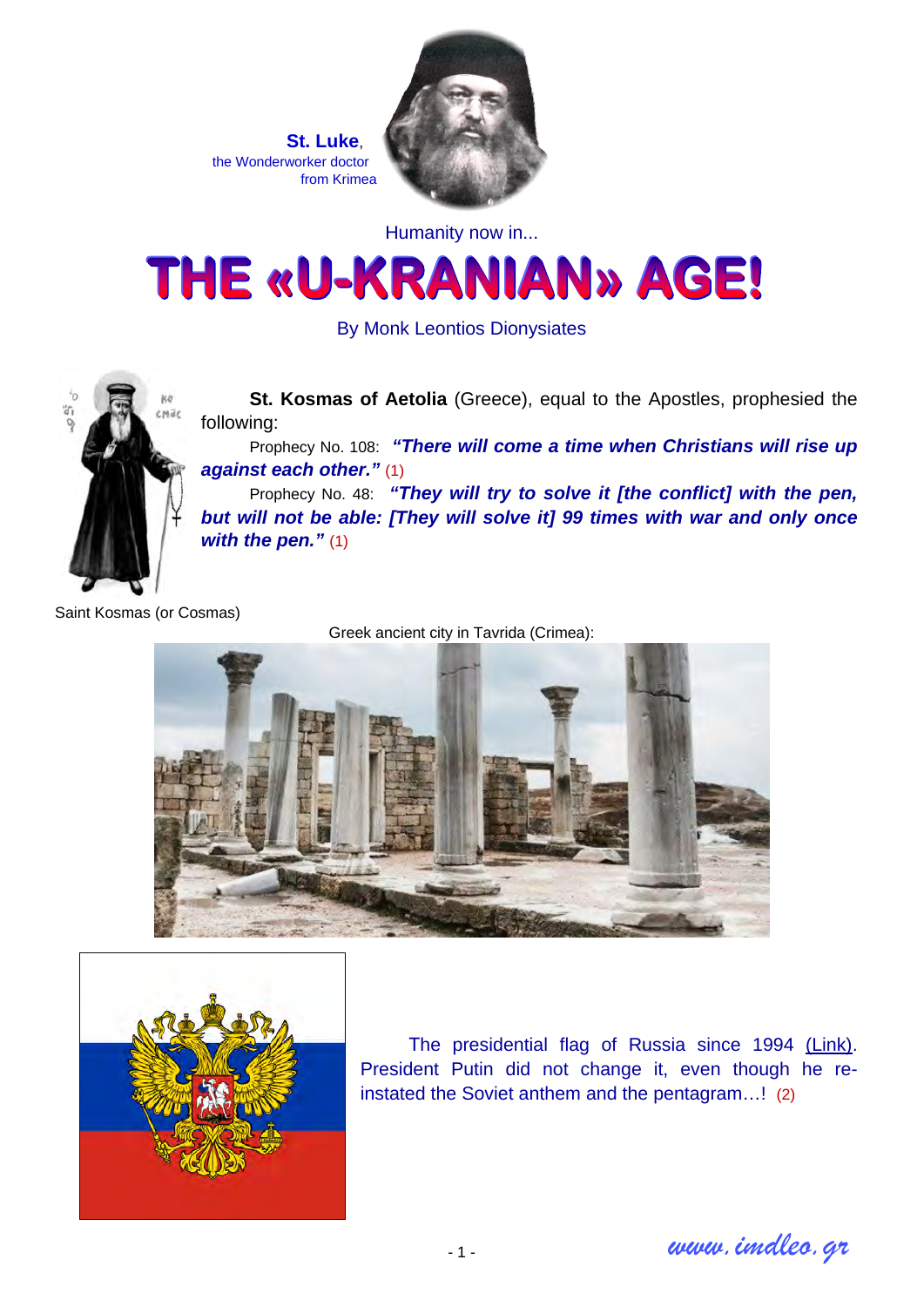

Areas in the Ukraine with a population that supports Russia which rose up against the EU right, after the Western overthrow of the pro-Russian Ukrainian government.



A strange co-existence.

The Orthodox Christian double-headed eagle (podium) alongside Communist symbols and the Masonic pentagram!

We had already noted this. **Vladimir Putin cannot unite these irreconcilable symbols! They do not belong to merely opposite political camps but to opposing spiritual powers.** (2) But this New World Order attitude is secular, and the arrangements it makes show that it is incapable of distinguishing between good and evil. They are all placed into the same category.

Putin is a politician and so, we cannot expect much from him spiritually.

However, events are unfolding and **it is their spiritual dimension that concerns us, because the law is spiritual** and it regulates the universe of rational beings (humans and angels). It is also that law (and not chance) which brings all to their positive or negative conclusion.

 In Crimea it seems that Putin's Russia, an eastern superpower, is winning, while up until now it looked as though the Western superpower (America) was prevailing, given its "democratization" efforts in Africa and the Middle East with the help of large European interests. World governments are motivated by worldly concerns and not anything spiritual that they may be advertising. Their hypocrisy is an advanced evil, characteristic of our times and of our lack of spirituality. **The Pope of Rome, ever falling away from the True Faith, is now the leader in hypocrisy.** 



### Left: Time magazine of March 25, 2013.

Pope Francis I was proclaimed Person of the Year by Time magazine in 2013. What did he do? Nothing. He is simply being promoted as such. Even though he is portrayed in sheep's clothing … he eats raw meat like a wolf! [\(video\)](http://www.imdleo.gr/diaf/2013/08/pope-telones.html)

Time magazine writes, "New World Pope" i.e. the "New World Order's Pope"! There are portrayals of Pope Francis I in other magazines as well. The Pope blesses, with his presence in a rock magazine, bands with satanic lyrics … because the times are changing!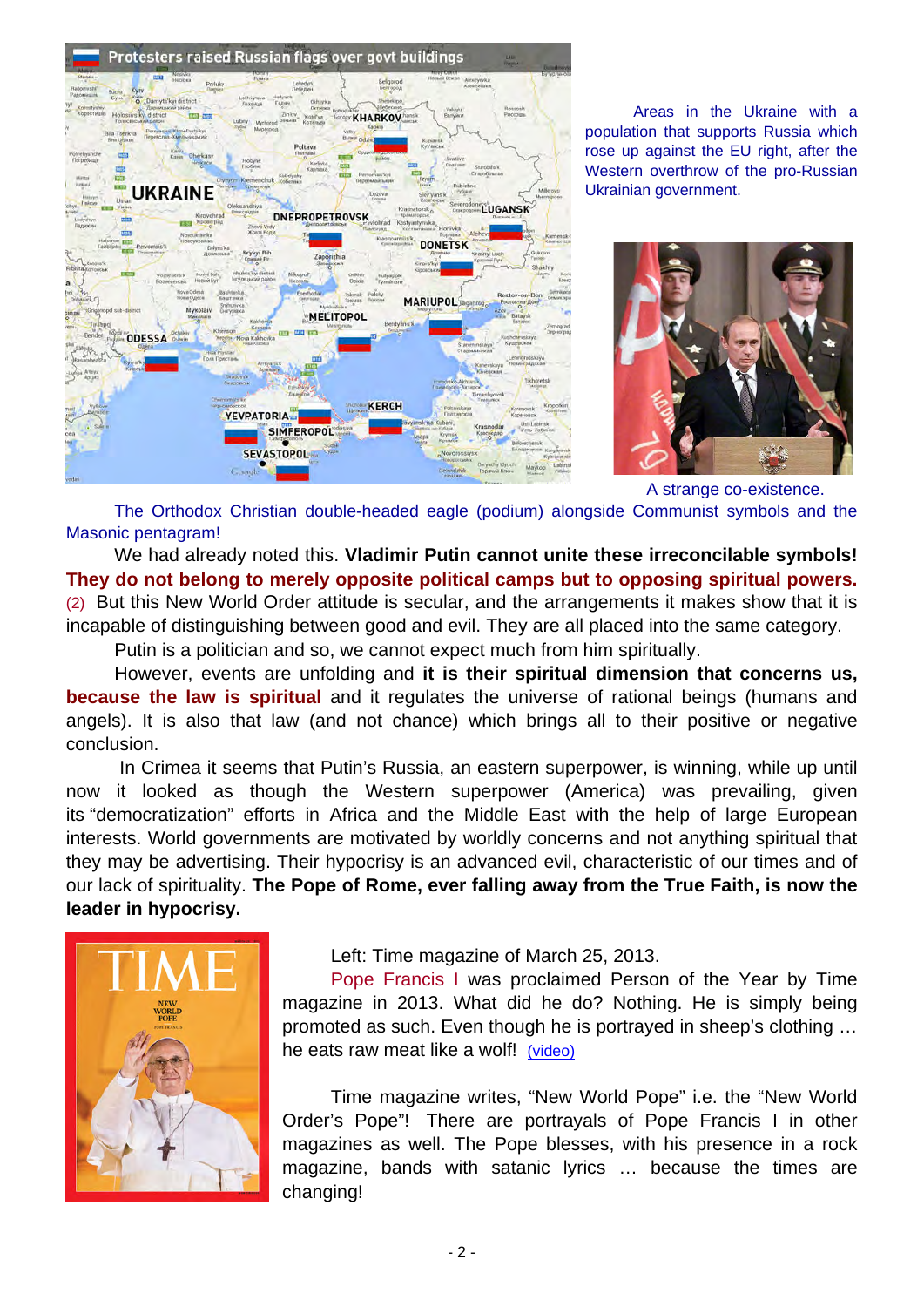The Pope also "blessed" the peace in Ukraine as soon as the violent, western-orchestrated



Maidan demonstrations began. However, as our ancient (Greek) ancestors would have said, the signs that followed the symbolic release of the two doves were not a good "omen" at all!

1st photo: Two children, each releasing one dove.





 3rd photo: The other released dove is viciously attacked by a carrion crow.

2nd photo: One of the released doves is attacked by a seagull.

 The news of the disturbances in the Ukraine began to verify the bad omens arising from the incident with the doves. The pro-Russian government was overthrown on February 21, 2014 by Western-backed protesters, and a new government was installed. This action was not recognized as legal by the Russians. However, President Putin affirms that Crimea, in particular, is justified in its determination to secede from the Ukraine and to join with Russia. He maintains that Crimea is merely following the same strategy that the West considered legal concerning the secession of Kosovo from Serbia: *"Our Western partners created a precedent in Kosovo by their own hand. In a situation exactly the same as that of Crimea, they recognized Kosovo's secession from Serbia as legal, while agreeing that no permission from the [Serbian] central government was necessary for the unilateral proclamation of independence."* 

 Putin added that the International Court of the United Nations agreed with those arguments. *"This is what they wrote and announced to the entire world – and now, [in the case of Crimea] they protest. Why is this so?"* he asks. [<Link>](http://rt.com/news/putin-address-parliament-crimea-562/)

 Putin does not call the West "partners" simply to get on their good side as partners in the New World Order! He does so to remind them of their obligations towards that end, and recommends that they stop being "hysterical", emphasizing that "Russia is an independent and active participant in international relations [i.e. Globalization]. And, as every other nation, it has national interests which must be considered and respected."

*www.imdleo.gr*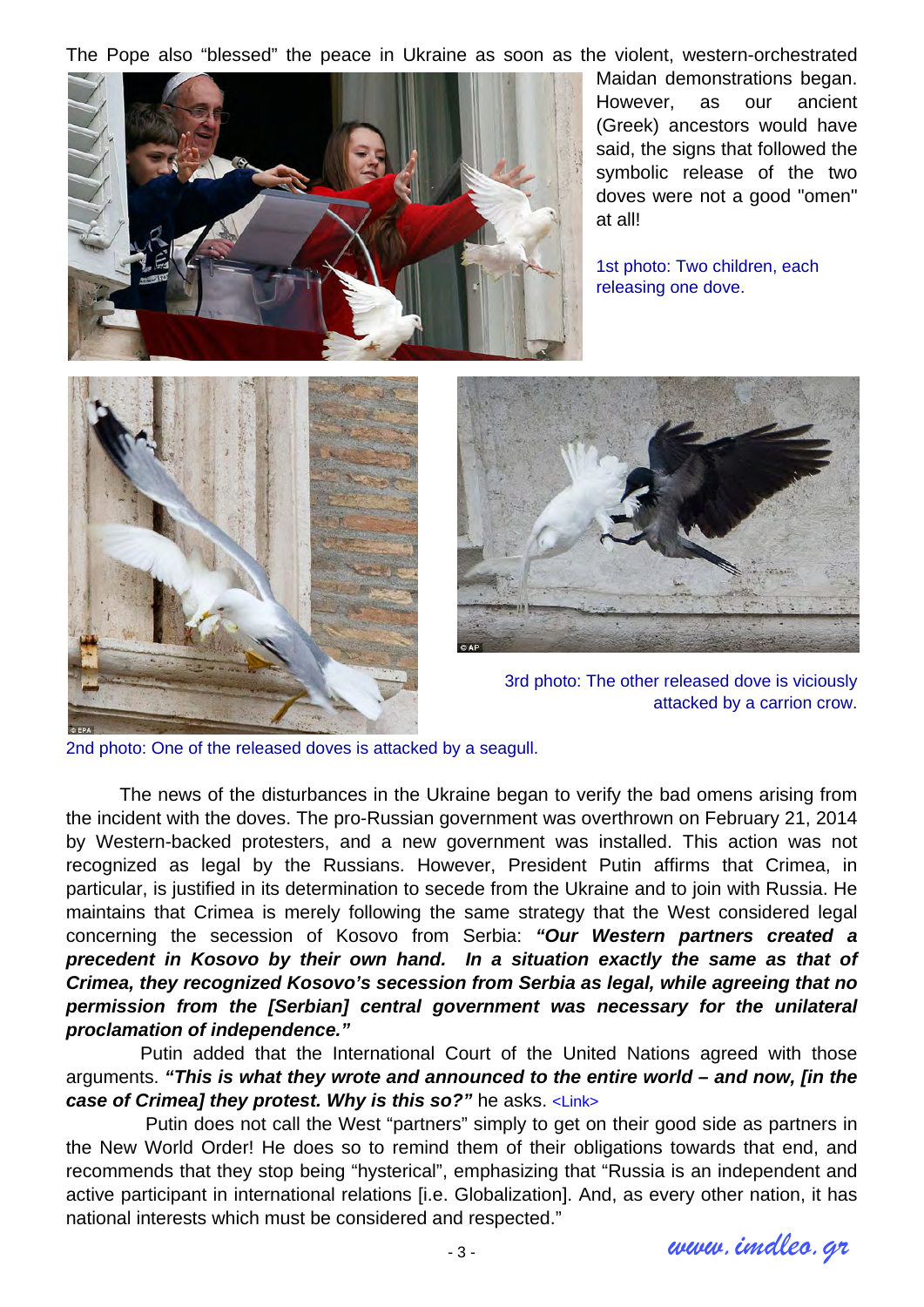But superpowers do not consider smaller powers. They use their power to force their own will on others even if it is illegal to do so.

Communists and far-right party members broke into a brawl in the Ukrainian parliament (April 8, 2014).

**What is new and more apparent in the Ukraine is that the conflict began now among Christians.** Until now we have had, in other nations, conflicts between Muslims and Christians. It becomes more obvious that this will degenerate into a civil war, according to a prophecy, between Christians:

*"If the blonde race, along with the agents [satellite nations] confounds all of Ishmael take the Seven-hilled City [Constantinople], and receive its privileges [the strait of Bosporus, etc.], then, they will wage a savage civil war up until the fifth hour…"* (3)

**Elder Joseph** (from Vatopedi, Holy Mount) explains: *"The blonde race, according to common opinion, advocate regarding this and the following prophecies which we shall mention, is Russia along with "its agents", i.e. the satellite states…* Since the battle will be between Christians and not between Christians and Muslims, it is referred to as **a civil war**, and its "savage" nature signifies the manic struggle for dominance. (3)

And the *"3-year old heifer"* **in St. Kosmas' prophecy** (1, 58th), *that will swim in blood*  signifies, in a spiritual interpretation, the fragmentation amongst Christians. The apostate Christians of the 1st, 2nd and 3rd Rome, now worshipping the **"golden calf"** or "heifer" (see Exodus) will enter into conflict with each other, not only economically but also militarily, with weapons. (4)

Many regions around Constantinople have the name **"Bous"** (ox or calf). Another prophecy says: *"The ox will shout and the Bald Hill will lament."* Moscow, (in Greek "Moscha" which reminds us of the calf), was the 3rd Rome but only politically because Constantinople fell, in 1453, having been led astray by its political leaders. In contrast, there were in Constantinople people of great stature who kept the Faith, such as **St. Gennadios Scholarios**, who was Ecumenical Patriarch after the City's fall. It is through them that Constantinople maintained its leadership role in matters of Orthodoxy.

After the "civil war", the main part of World War III, there will be **a re-lighting of Orthodoxy**, centralized in Orthodox countries. The peace that arises from the re-lighting will give occasion for the last **Ecumenical Council**. But **there will not be a 4th Rome**, which is why we wrote: **"Third Rome and End times."** (5).

The circumstances are those of a "hot war" and thus more critical than those of the "cold war" period which arose after World War II. Accordingly, the calling of a Pan-Orthodox Council is too optimistic while the clouds of conflict are still looming - especially over Orthodox countries. But this is not only a matter of world peace. **If God-loving governments, approved by the Orthodox peoples, is not re-established, then there will not be (possibly) any synodal decisions considered valid and free of political, pseudo-spiritual and other pressures.** What is occurring now is that **Western powers are enacting more and more laws that are opposed to God's Laws.** This is characteristic of the attitude which leads to Antichrist, exactly because it fights against Christ.

**The more that the Law of God is scorned, the more that demonic actions are strengthened.** This is why the Dragon in the book of Revelations has **ten horns: Its strength rests upon the trampling of the Ten Commandments**: *"The ten horns are the evils and intrigues of the devil, through which he wars and butts against God's Ten Commandments."* (6)

**In 2009, the US President, Barack Obama, formally proclaimed June to be Lesbian-Gay-Bisexual-Transgender (LGBT) month!** Excessive comfort is the mother of this kind of evil (emergence of all sorts of "sexualities"). But instead of helping poor people to have a better life, Obama dedicates a month to honour an advanced disorder of sleek people. It seems that he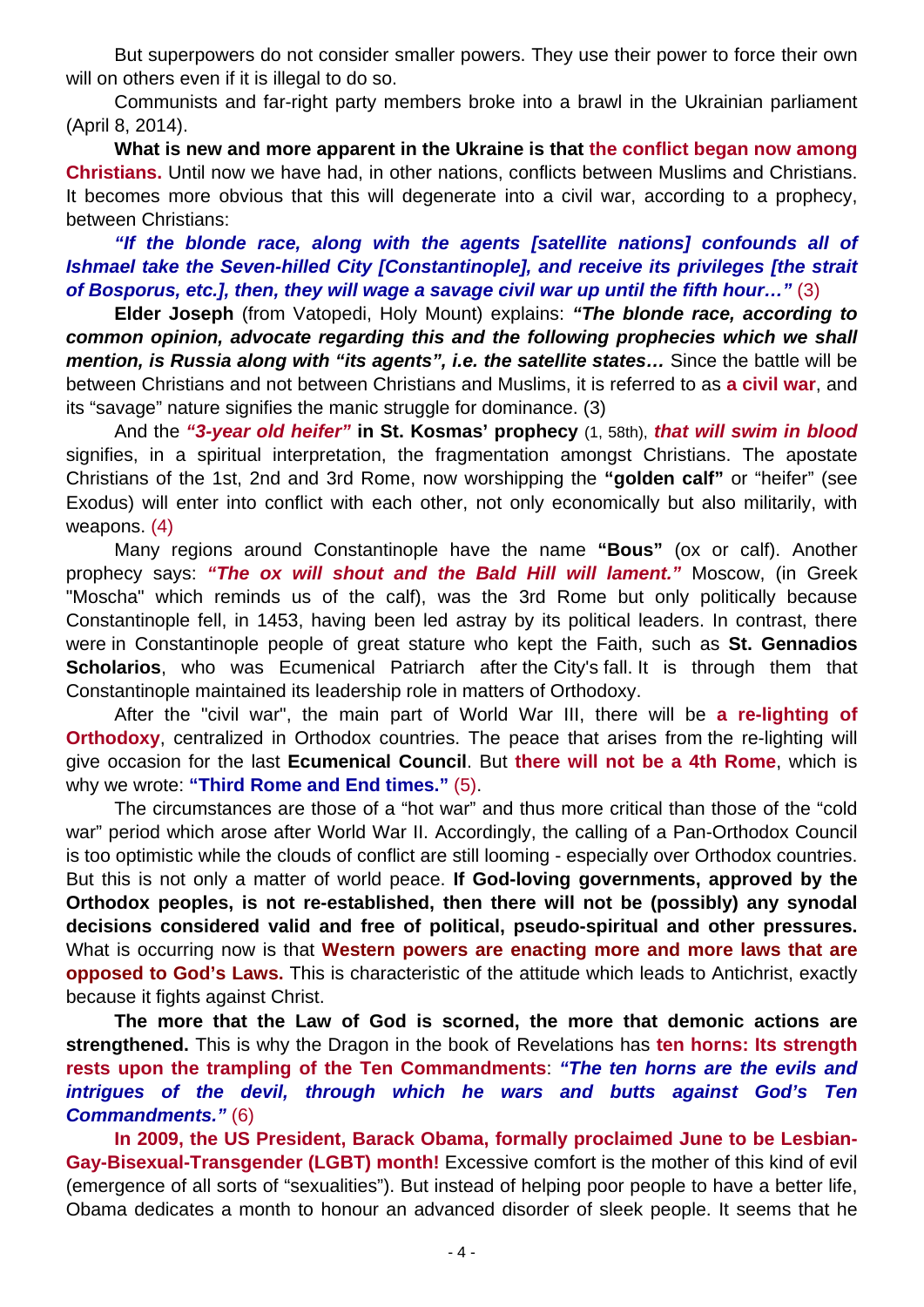#### himself has a … past!

The European Union and the USA have raised homosexuality to the level of dogma. And so **now, vices are being honoured instead of virtues! And yet we still ask ourselves ...when the Antichrist is coming!** 

The Secretary of State, John Kerry, who belongs to the secret occultist society of **"Skull and Bones"**, wishes to apply pressure to the leaders of other countries to accept the new and progressive morality of the New World Order; in the following case, the president of Uganda.

Secretary Kerry: U.S. To Send **Scientists To Discuss Homosexuality** With Ugandan President

"Maybe we can reach a point of reconsideration" on Uganda's Anti-Homosexuality Bill, Kerry said during a forum at the State Department.

The Americans always act with their own interests in mind, but **that which is not apparent is actually the most important to the New World Order: the war against the Ten Commandments! In this way, the devil transforms from an ant to a lion.** (7)

If the world becomes convinced to follow the **new "morality"**, then the **"Destroyer"**, mentioned in the book of Revelations, will come quickly. The Destroyer will come as a person (later, at the end of the World), and as an evil spirit (earlier) who will cause the **battle of Armageddon** bringing punishment to those who follow the modern "morality" at the same place where Sodom and Gomorrah stood, for the same sins for which Sodom and Gomorrah were formerly punished. (8) According to Elder Paisios: *"No one will return victorious. The field of battle shall be in Palestine, and their grave shall be the Dead Sea. This is in the first half (of the World War)."* (9,220)

The Russians still hold fast: *"In general, we will stand against the inclusion of references to sexual orientation in international documents, including the motions of UN organs,"* states Gennady Gatilov (Deputy to the Russian Foreign Affairs Minister) in an interview that was released in the web site of the Russian Foreign Affairs Ministry. (Interfax-10/12/2013). [<Link>](http://www.interfax-religion.com/?act=news&div=10958)

The Patriarch of Russia rightly notes that **the primary threat faced by Russia (and all Orthodox) is the destruction of the Faith**.



Let us not forget that one of the greatest sicknesses, which is also t**he root of all evil, is greed** (1 Tim. 6:10). **Bion of Borysthenes**, who lived in the 3rd century BC in the region around the Borysthenes river, now called Dnieper in modern Ukraine, said that *"the greedy are owned by what they own".* **St. Athanasius the Great** lists which evils are caused by greed: *"The desire for wealth, perjury, theft, rapine, fornication, envy, hatred of one's brother, war, idolatry, desire for surplus; and its offshoots are hypocrisy, flattery and deception: we confess that the cause of all these is greed."* (PG 28,1508)

Truly, **greed is what drives the last attempt (around 1990) at globalization** through large banks and stock exchanges. Its **"elite"** are supported by scientific centers, **"well-read" economists**, politicians, owners of mass-media etc., about whom **St. Kosmas of Aetolia** foretold: *"The evil will come from the well-read"!* (1, 54th). And David Rockefeller, founder of the Trilateral Commission, said in a 1991 speech: *"We are grateful to The Washington Post, The New York Times, Time magazine and other great publications whose directors have attended our meetings and respected their promises of discretion for almost forty years. … It would have been impossible for us to develop our plan for the world if we had been subject to the bright lights of publicity during those years. But, the world is now much more sophisticated and prepared to march towards a world government. The supranational sovereignty of an intellectual elite and world bankers is surely preferable to the national auto-determination practiced in past centuries".* [\(Quotes\)](http://www.goodreads.com/author/quotes/9951.David_Rockefeller)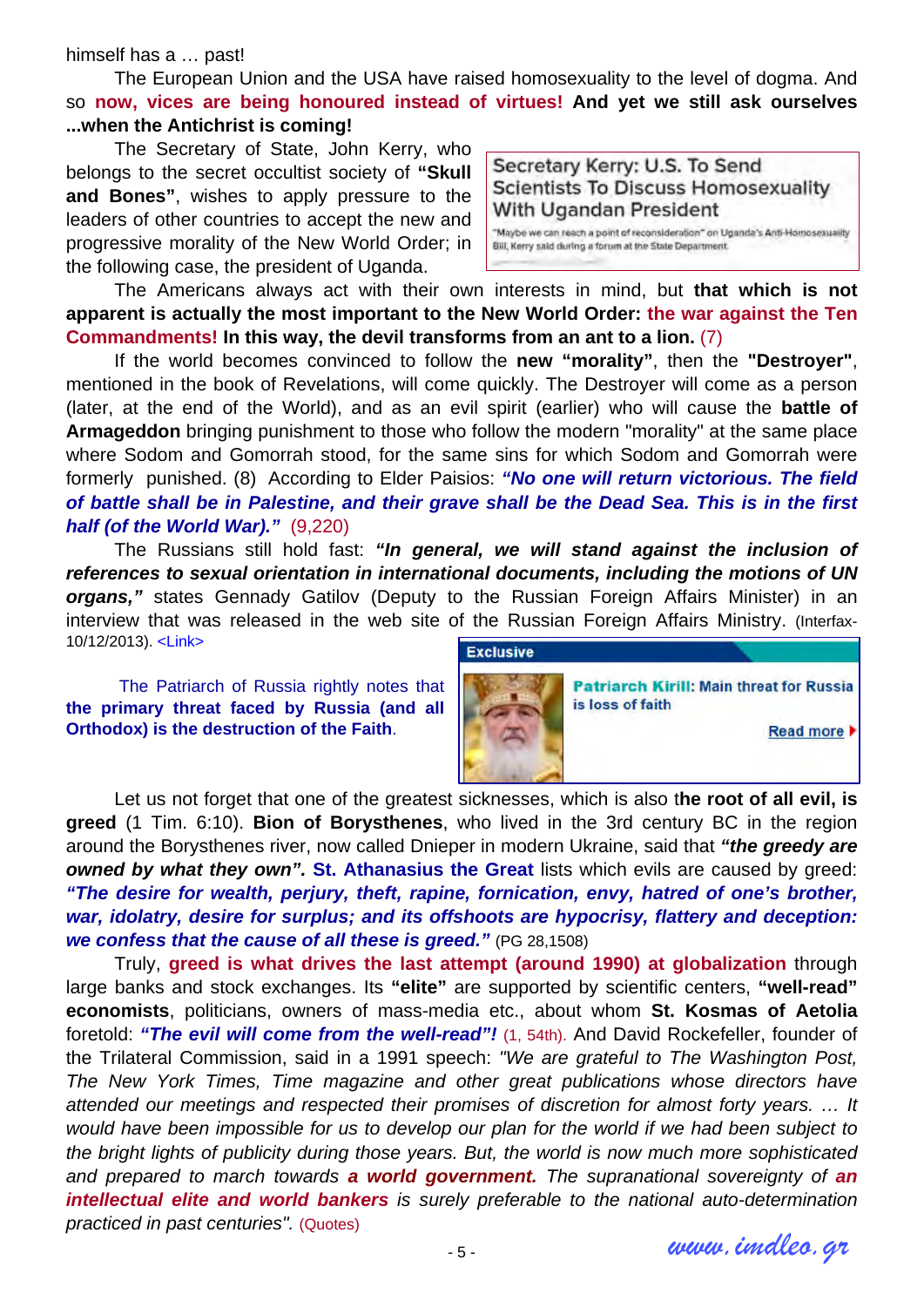However, it is not the *national auto or self-determination* which had been tried but **people's empathies.** It destroyed sometimes one country, sometimes another. But if the entire world becomes one country, scorning, as it does now, Christ's commandments, then the whole world will be destroyed and no other situation will take its place. This will occur during the time of the final Antichrist, who will, noticeably or not, come through globalization, who will be immediately followed by the Second Coming of Christ.

Even though globalization convenes and decides at the highest levels, events are not turning out as planned, but they follow a more mixed path which is determining the general disposition in the souls of leaders and subjects, so that, the more they are pre-disposed to accept globalization, the more irrational things become. This is why **Elder Paisios** (+1994) said regarding what is happening in Greece: *"God will not allow evil to occur, but there will occur things and wonders that cannot be explained logically!"* (10,165)

People are "going insane" all the more, because they believe that they know it all, and because they underestimate the Gospel. But events, which follow a spiritual law, show that they agree with all that Scripture foretells regarding the obedience or disobedience of God's commandments. Those who truly believe and do not interpret events simply along political and strategic lines, preferring rather interpret based on God's commandments, understand the spiritual dimension of all that occurs. And in this manner they see how much the globalist occultists and those of questionable morality are leading us towards progress or towards destruction.

Up to a certain point, someone who is not so spiritually sick, even a non-Christian, can also understand this. In Antiquity, for example, **Plutarch** commented regarding the situation in his time: *"I, though, see brotherly love (philadelphia) to be so rare among us as hatred towards brother (misadelphia) was among the ancients."* And in the case of the Ukraine the hatred towards brother is so apparent from the world broadcasting of events there by the mass media. Let us not think that this constitutes an exception; rather, **it is the beginning of conflicts within Christian countries**, in which few keep unadulterated the Faith given by Christ, the Apostles and the Holy Fathers.

Another ancient philosopher, **Diogenes the Cynic** (400-325 BC), from Sinope in the Black Sea, taught that *"Nature provided man with all that he needs to survive, but man produced artificial and imaginary desires and needs which frequently lead to evil and corruption. A natural and austere life is incomparably more pleasurable than the life of civilized man, who chases after artificial pleasures and leads a life more miserable than that of the animals."* Even though Diogenes held some extreme positions, asserting, for example, that some sciences such as Geometry, Music and Astronomy are worthless, he nevertheless correctly observed how vainly people lived who did not approach life in a philosophical manner.

**Only the Creator, Who exists outside of creation, truly knows His creatures; therefore, it is only He who can provide us with the true meaning of life.** The philosophy of life was given **by revelation** to humanity and especially through the Church, as evidenced by its unique ability to spiritually transform people, to make holy the unworthy, and to help those who repent of their former evil deeds to strive until the end for virtue. It is also evidenced by the unique and God-inspired written works in its possession. These works do not contain fleeting counsels, but the word of God which remains, even if heaven and earth disappear, because it is spiritual and thus outlasts all that is corruptible. (Matt. 25:35) And our soul, spiritual as it is, belongs to spiritual creation, which was created by God to be rational and immortal. (11)

Man, having fallen from the spiritual and dispassionate heights in which Adam lived and to which Christ restores us (primarily through the Holy Mysteries of His Church), is not able to see the true and eternal destiny of his soul. What remains instead is only the ability to assess the conditions of his life based on rational and natural approaches which are limited by his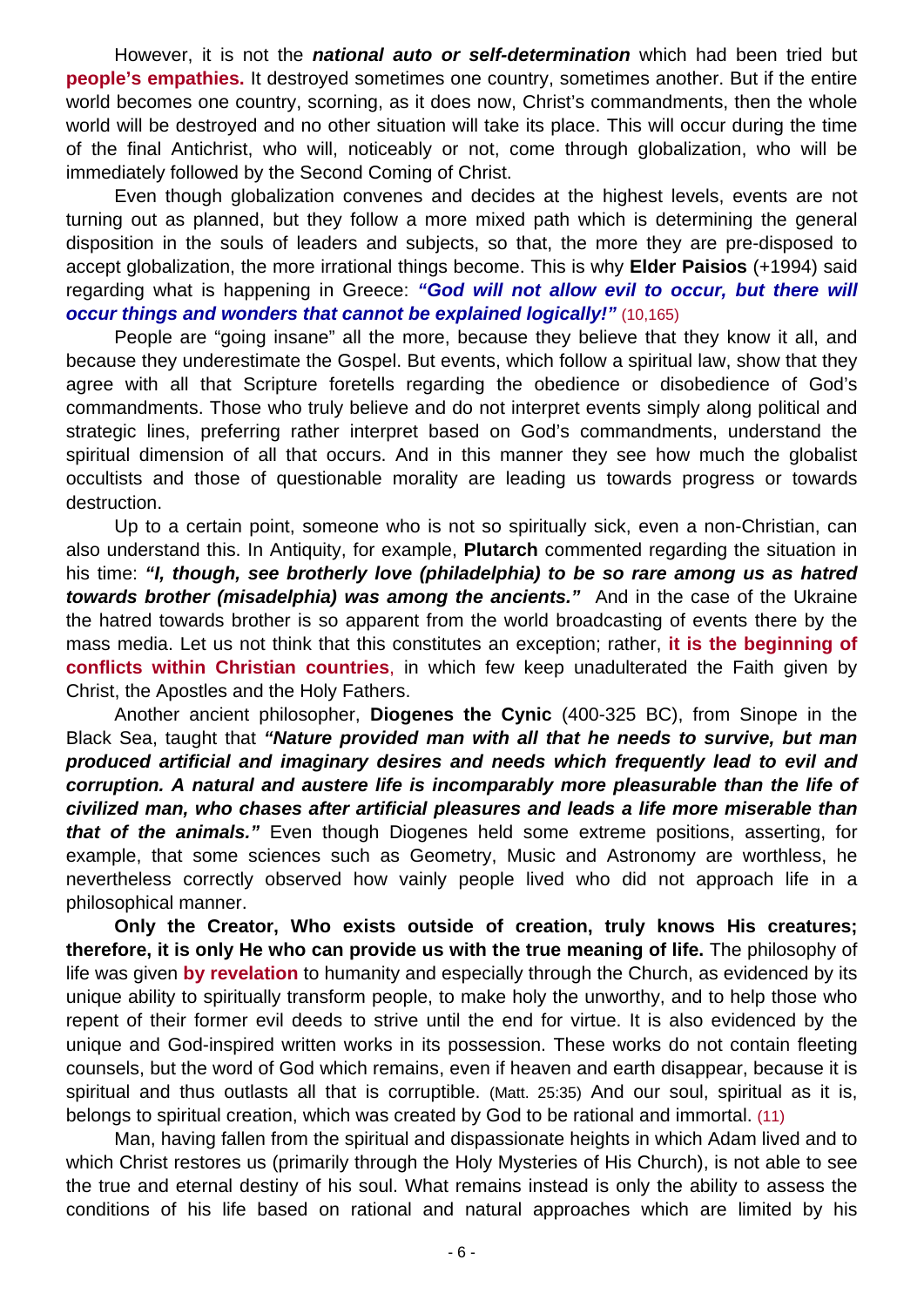passions. In this manner he develops at the personal level a somewhat philosophical view of himself, since, as **Antisthenes the Cynic** (Athens, 444-366 BC) writes: *"the profit from philosophy is the ability to communicate with one's self." Socrates (470-399 BC) concluded that "the soul of the philosopher abstains from pleasure, desire, grief and fear."*

In general, when humanity is not entirely given over to the passions, we say that it still retains some rational abilities which help it to solve its problems. Among the Christians, the head is Christ, and those who follow Him keep His commandments because they are commandments of life and liberty. Christ said, *"For I have not spoken of myself; but the Father which sent me, he gave me a commandment, what I should say, and what I should speak. And I know that his commandment is life everlasting: whatsoever I speak therefore, even as the Father said unto me, so I speak."* (John 12:49-50) And, "*ιf therefore the Son makes you free, you will be free indeed!"* (John 8:36)

Freedom came, to those who accepted it, from the **"Place of the Skull," where our Lord Jesus Christ suffered for our salvation.** This freedom was preached by missionaries who transmitted the Gospel throughout Byzantium and in the lands of the Ukraine, where barbarian tribes had once lived such as the **Scythians** who, at one time attacked **ancient Israel.**



Map showing the routes taken by the Scythians in their descent towards Egypt:

 Therefore, **now that we find ourselves in a period of apostasy, we are proceeding backwards, from the Ukraine towards Jerusalem and the "Place of the Skull,"** in order to learn all that will happen to us, to see that the word of God is true and to be convinced that without repentance all the afflictions prophesied will occur. This is why in Greek the name of Ukraine (Oukrania; ou=no, krania=skulls) characterizes our irrational age, in which rulers and subjects are being governed by **three major passions: greed, hedonism and ambition** which, when allowed to reach their peak, will cause the mutual destruction of unrepentant people.

*www.imdleo.gr*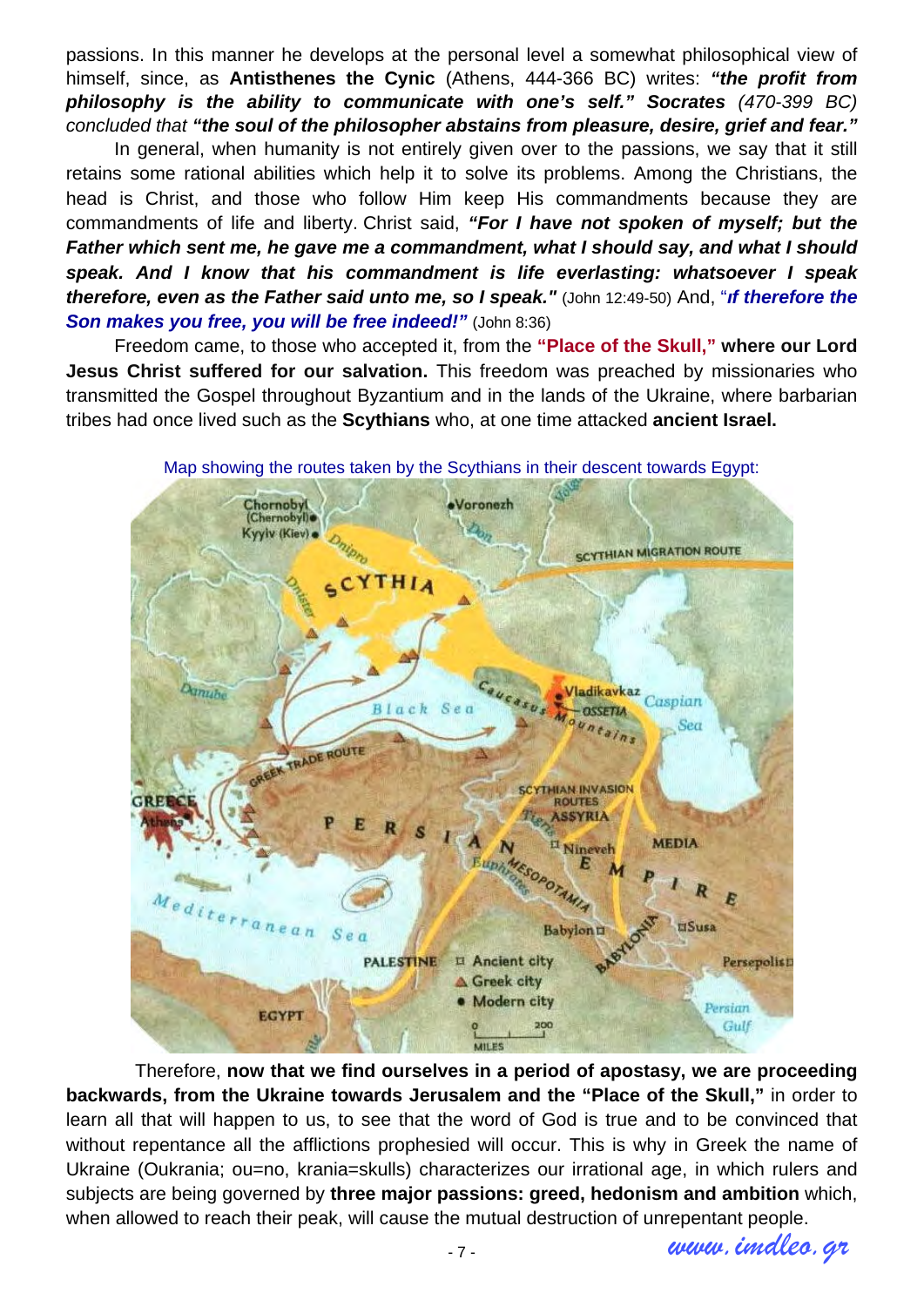Speaking, therefore, of a **"U-krainian age",** we are stating that Ukraine reveals a violent fervor among Christian populations. These populations do not, as the name suggests, use the supernatural means that Christ, the Head of the Church, provides us, nor do they use their own heads in a natural manner; rather, they think in an irrational manner, contrary to



nature and government by passions which are either animal or demonic.

We also have the **"Headless Horseman,"** in a FOX TV series: "Don't lose your head," as the slogan reminds us. Many say that this horseman is a sign of the Apocalypse! [\(SLEEPY HOLLOW\)](http://www.broadwayworld.com/bwwtv/article/BWW-Interviews-SLEEPY-HOLLOW-Creators-On-Why-Headless-Horseman-Is-a-Sign-of-Apocalypse-20130916#.U2AXwq522i1) 

And in the Ukraine, as with the Arab lands and Syria, foreigners are the main enablers of disturbances and divisions among their peoples. Let us not think that those peoples are somehow more sinful than others because these evils befall them; rather, we should know that their situation applies to the rest of humanity - as an extension of Jerusalem. **The Lord said to the Israelites regarding the tower of Siloam which fell and killed 18 people:** *"Do you think that they were worse offenders than all those who live in Jerusalem? I tell you, no, but, unless you repent, you will all perish as they did!"* (Luke 13:4-5)

Have the occultists perceived our entry into the loosely-translated "headless" or "Ukranian" age? Owing to their mentality, however deceived it may be, they can probably tell which symbol aptly corresponds to their anticipation of the appearance of their world leader or "head".

The current leaders are quite small (almost non-existent) to face these events and, for this reason, the world seems to be headless. **The occultists thus use headless symbols to warn that we cannot continue without the world leader who is to come.** (Link)



Symbols of headless people on T-shirts! They sell us clothes that insult us, essentially calling us brain-dead masses, and yet many choose to buy and wear such insults.

"**Needs Head**", says the symbol to the right …**possibly indicating the world leader (Antichrist)** who, along with his world government, is considered essential even by the Pope!





Resembling a street sign… and the "headless" one who leaves his head. And this is one of many such T-shirt prints. **Fashion is dictated to display in a psychological manner the need for a new leader since, now, all those with a secular outlook do not have Christ as their Head and therefore feel** 

### **headless without a powerful leader!**

Books, games and websites; all are reminding us that headless people are somehow "fun"! But only to those with a demonic mentality.

Conclusion: **A secular mentality leads to Antichrist**, creating the need for a world leader who prepares a New Order by exploiting and enforcing corruption, debauchery and unrestrained ambition on a global scale.

**The path towards globalization must be seen as a return to barbarism** and pure animal instincts which serve to destroy civilization. According to **Freud**, *"man stands before a choice: absolute instinctual satisfaction - and barbarism - or partial instinctual nonsatisfaction but with cultural and spiritual development."* (13)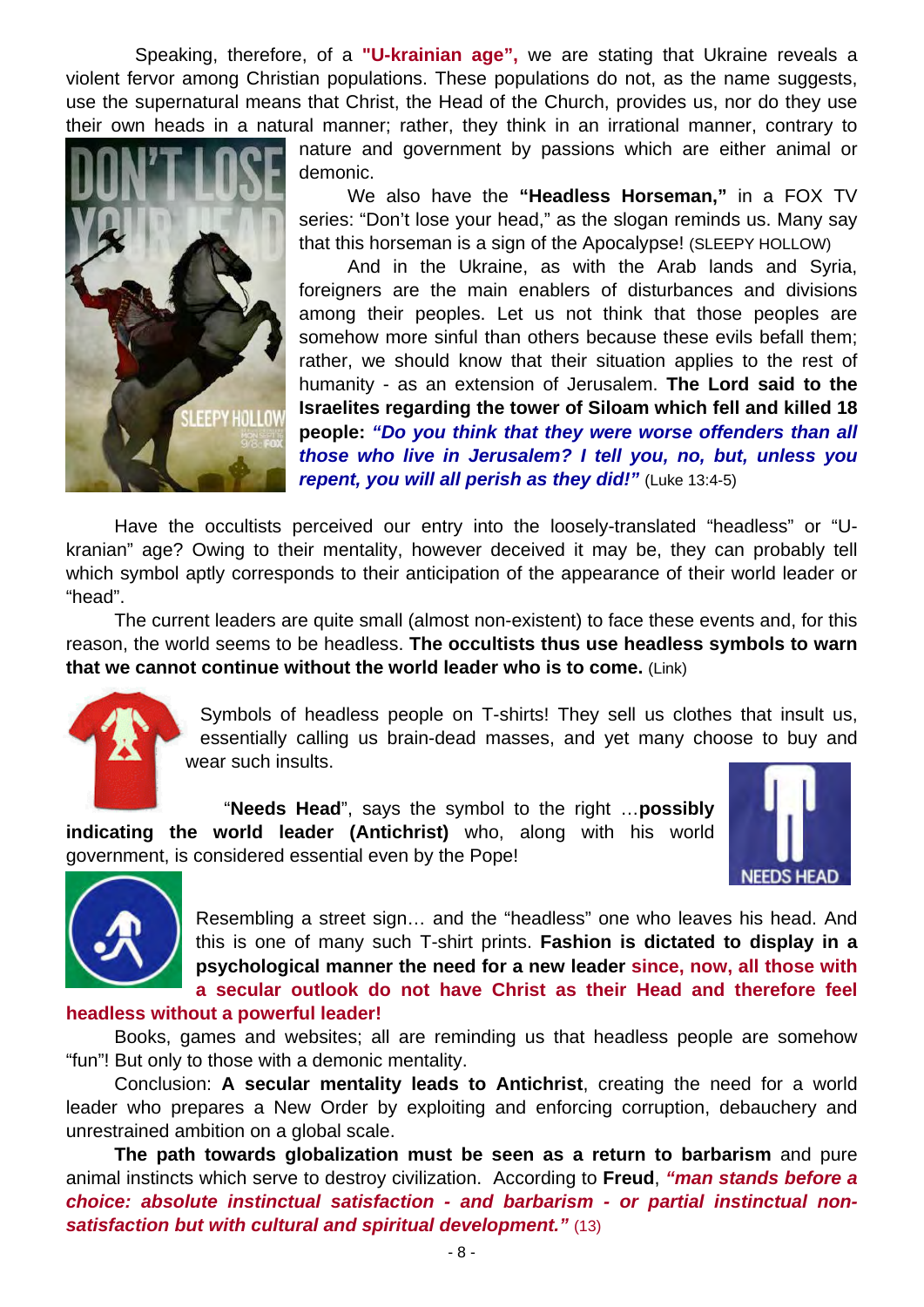Western Christianity has been corrupted by the fake spirituality of the Pope, the Protestant denominations and, lately, of the World Council of Churches (WCC). They have no desire to confront evil but, even worse, they support and promote evil, introducing secular doctrines into their self-styled "churches" and **re-writing Scripture to make it politically correct!** (12-[link\)](http://www.imdleo.gr/htm/anortho.htm) They ordain women "priestesses", even "bishops" and bless the passions instead of teaching others the way to overcome them.



**The World Council of Churches (WCC) also has its own headless icon!** It is found in the fifth slide of the presentation for the 9th General Assembly, in 2006, (9th assembly english.ppt). The icon in question is that of Mary, the Mother of God, which displays and honours the Orthodox Church; and since the WCC rejects her, it cuts off her head! This kind of "piety" dominates the worldly-minded WCC. **The Orthodox participate in the WCC and still... many wonder if we are living in the end times!** 

Hieromonk George Kapsanis, former abbot of the Holy Monastery of St. Gregory (Athos) wrote: *"We live in a time of confusion, of inter-Christian and inter-religious syncretism (mixing) by the so-called New Age [or New World Order]. The fullness of the Orthodox Church is being influenced. Recently, a professor of the University of Athens wrote that he felt it as proper to light a candle before a statue of a Hindu goddess as it is to light a candle before an icon of the Mother of God"!...* (14[-more in Greek\)](http://www.imdleo.gr/htm/anortho.htm)

This "spirituality" of the apostates, i.e. former Christians, with the **False Prophet as leader**, will aid in the appearance of Antichrist, just as it is foretold in **Revelations**: *"Then saw another beast coming up out of the earth. He had two horns like a lamb, and he spoke*  **like a dragon**", (satanic words, against Christ's commandments), as St. John the Evangelist and Theologian says. (Rev. 13:11). And he goes on to present the **"Beast"** as being completely demonic: *"He exercises all the authority of the first beast [the Antichrist] in his behalf and makes the earth and those who dwell in it to worship before the first beast (the one, whose fatal wound had been healed."* (Rev. 13:12) (15)

**We have entered, therefore, the age which levels and vanishes leaders (in their majority), making worldly-minded people feel headless.** In turn, they long for a worldly "saviour" or pseudo-Christ, in place of the Head of the Orthodox Church, Who is the only true Saviour and Who never abandons His faithful so long as they do not abandon Him by disobeying His commandments.

**With the help of a proper spiritual father, we can better discern our situation, always abiding by teachings of Christ and of the Saints of His Church.** Now, however, many incredible events are taking place throughout the entire world. Even though the spiritual law is the same for humanity as it is for each person, our minds are too small to understand Mankind as a whole. This is why **Christ gave us, in the book of Revelations, the signs required to discern every major situation in a spiritual manner.** Christ did so in order to prevent us from being deceived by worldly fantasies which obstruct our repentance and, in order to explain and affirm God's providence to humanity in every historical period.

Despite European Union's mythical proclamations of a "better future", the Fourth Trumpet of the Apocalypse shows us otherwise: As the ashes from the volcanic eruption in Iceland cut off air travel and darkened the material light of the sun (in 3/21/2010), **the passions, which have been gradually darkening the spiritual light of people's souls** (as we approach the End of the World), **had by then darkened the total brightness of mankind's**  souls by one third. And for this reason society will shortly fall out of control, not because of [bad policies or economic crises, but from people's evil desires. \(See the pdf article concerning the](http://www.imdleo.gr/apocalypse/apocalypse_d.pdf) **4th Trumpet**, in Greek).

*www.imdleo.gr*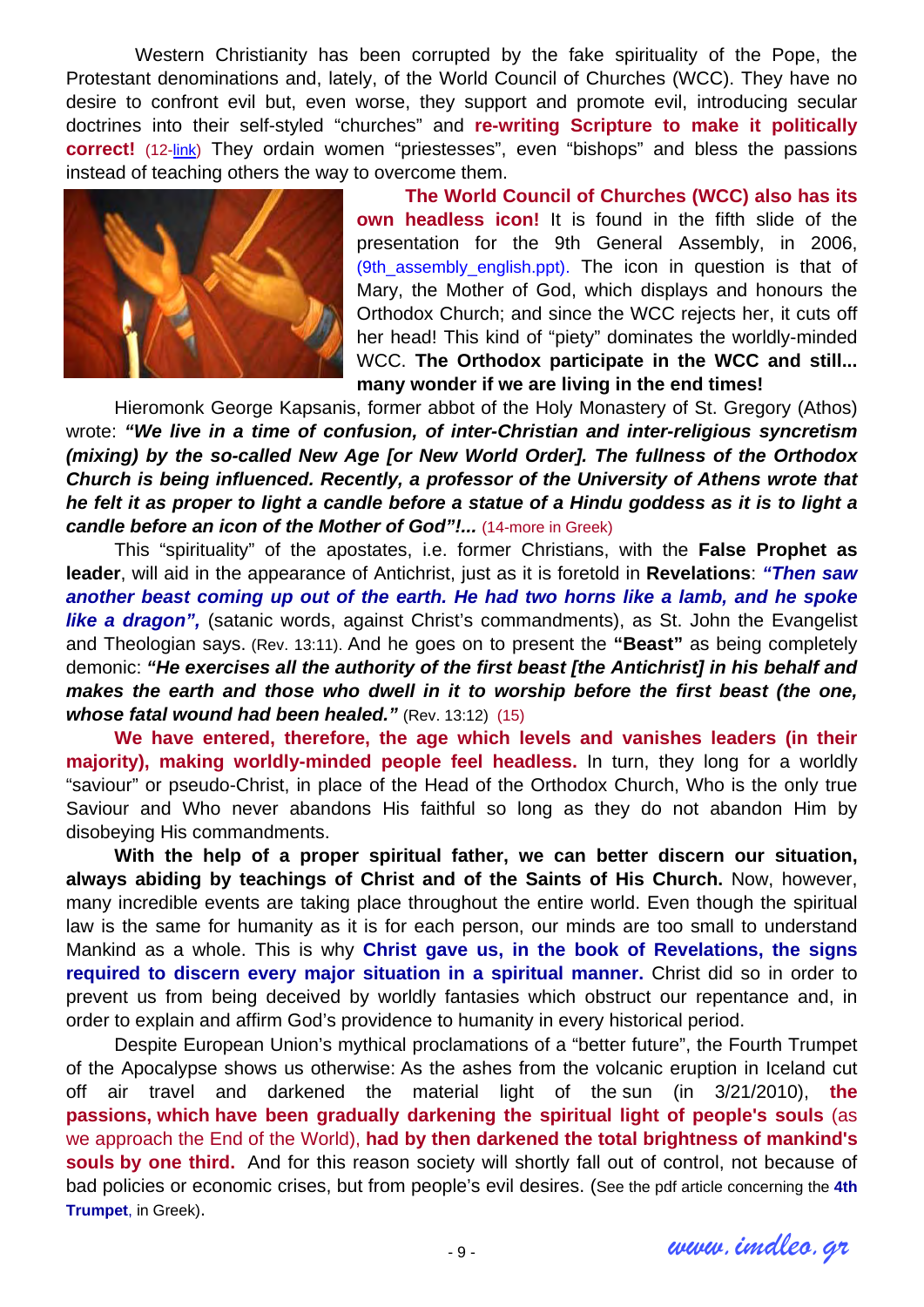# **St. Kosmas of Aetolia** foretold: *"The clergy will become like the laity and the laity will become like the animals"!* (see Prophecy 57)

This catastrophic path has already begun, and continuing in this manner, humanity proceeds to rupture itself, culminating in a large-scale war between the great powers.

The ethnic symbol of Ukraine is a trident, which formally signifies the Holy Trinity but has mythological roots, originally signifying Poseidon's trident. Today, where an idolatrous mentality prevails, because of mass apostasy, it becomes all too apparent that **this war will not be constrained to land but will extend to the sea as well.** The confrontation that will occur there (on the sea) will concern the undersea oil wells signaled by the 5th Trumpet of the Apocalypse.

The war over fresh water, along with Armageddon, comes later. It precedes the descent of the **"blonde race"** in the former lands of the Eastern Roman Empire, which is an

event included in the 5th trumpet. **However, the main violent battle in Constantinople will occur even later, when the World War, signaled by the 6th trumpet, will approach its end.** St. Kosmas of Aetolia prophesies events of the last three trumpets of the Apocalypse (Apocalypse is the original Greek word for Revelations), along with events that are unfolding now e.g. the unbearable taxation! He foresees that they will demand to take (from us Greeks) even soldiers but they will not be able or they will not have time! (69th Prophecy)

 Occurring alongside the events in the Ukraine, violence erupted in Turkey's Parliament and was broadcasted the same time - something which indicates the same spiritual dimension of the issue. The sign that we are proceeding towards the events of the 5th Trumpet of the



Apocalypse was given by the undersea oil spill in the Gulf of Mexico (April 20, 2010). It was then when **the "star" that opens the abyss, reaches its horizon**, something which is revealed in its name: **"Deepwater Horizon"**.

**Spiritually, the well (or abyss) represents Hell**, which is truly bottomless, and **the "star" that opens it, is the bishop who falls from one deception into another and who,** according to St. Kosmas of Aetolia, St. Justin Popovich and according to fact, **is none other than the Pope of Rome.** (Read the three warnings in the book of Revelations, which are also called the **["Three Woes"](http://www.imdleo.gr/diaf/2010/08/3ue.pdf)**, in Greek).

Events are occurring quickly, though not so quickly that people cannot discern them and, in turn, be brought to repentance. The rate at which evil progresses is limited by God. In this manner, all will be held accountable for all that occurs before the final reckoning, and all will be judged, with the faithful being the only ones who will be saved. In the final phase no one will have time to repent, and this is why *Elder Lavrentios warned that the Third World War will not be for repentance but for eradication!* (16-Epitome by LMD in Greek, p. 208)

Elder Gregoriy Theodorovich (+1987): *"He openly said to all, that things will not go well for the Ukraine. He did not give his blessing to a number of priests who wanted to move from the Russian to the Ukrainian provinces. A little before his falling asleep, he told that there would be a spiritual rebirth. Churches and monasteries will re-open, but*  **only for a short time".** (Also in the Epitome, p. 69).

**Fr. Seraphim Rose** (+1982) from America: *"As the end of the world approaches, it is true that there will be great trials that people will never before have encountered. (See Matt. 24:21) There will be famines, diseases, earthquakes, wars and news of war, persecutions, false prophets and false Christs, and love among people -even among Christians- will grow cold. But, during this time the Gospel will be preached to all nations and those who will remain steadfast with the grace of Christ will be saved. A satanic and false religion will prevail* 

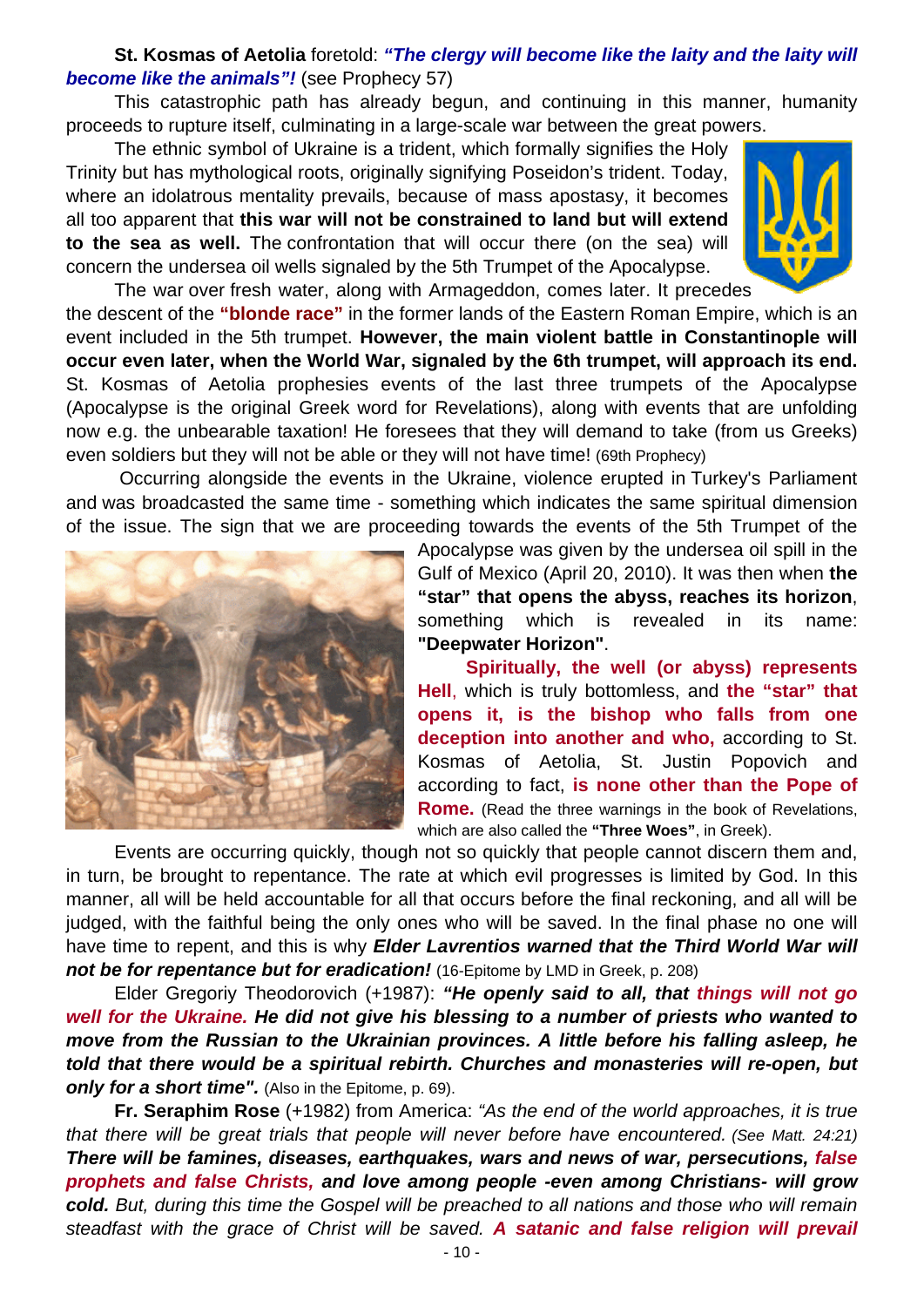*during the time of Antichrist, a global leader who will seem to bring peace to a disorderly world and who will seem to be Christ returning to the Earth to rule from the rebuilt temple of Jerusalem. There will be those, however, who will see past this charade. In particular, two Old-Testament prophets will reappear: Elijah, who will return the Jews to the True Faith, and Enoch, who will do the same for the other nations. The brief reign of Antichrist (only 3.5 years) will be brought to an abrupt end by the coming of Christ from Heaven, being preceded by His Cross. The world will be consumed by fire and completely renewed, while simultaneously the bodies of the dead will rise from their graves and be reunited with their souls, in order to be present at the Final Judgment."* (Epitome p. 102)

**Today, leaders who fight against the Law of God, also antichrists according to Scripture, are leading us towards World War III,** which has the characteristics of the "General War" described by St. Kosmas of Aetolia, and which is already beginning. The events that are unfolding match those of the End of the World. Truly, there is a similarity between the events of the apocalyptic Trumpets (which we are now experiencing) and those of the apocalyptic Bowls which concern the End. Also, we observe that deceptions are becoming more and more prevalent. The Church is currently resisting these deceptions, even without the return of the two Old-Testament prophets, but many kinds of ordeals are occurring in parallel. (Refer to the [Revelations](http://www.imdleo.gr/apocalypse/ap/apoc.html) of St. John the Theologian; at www.imdleo.gr)

**The final Antichrist will seal his followers, but President Obama is already sealing Americans with hypodermal microchips.** In Europe, Russia and in Greece, the establishments promote the control of people through electronic identification cards. They want to exercise total control over people through food, communication, money - which they want to become totally electronic - and medicine, while at the same time they speak of ...democracy! Even though they will fail, God will still allow some trials to occur; and this is why holy Elders in Greece recommend that we have keep a small piece of land and farm it, in order to live more independently of the New World Order, which will continue to exercise tyrannical control until its sudden demise by the World War.

It is in our interest to look towards our heavenly home, always remaining steadfast in the Faith which has been given to us by Christ. This Faith is kept safe within the Orthodox Church and we should not, under any circumstance, exchange it with current deceptions for reasons of ease and convenience. *"There will come a time when your enemies will take even the ashes from the fire; but you should not change your faith, as many others will do,"* prophesied St. Kosmas while in Siatista. (5th prophecy). *"They will ask about the Christians as they used to ask about political persuasions,"* said Elder Paisios the Hagiorite (+1994).

It is the year 2014 which, by rearranging the numbers, reminds us of 1204 and the devastation of Constantinople by the papal Crusaders. **The Pope is the spiritual leader of globalization,** gathering all "Christian" denominations and non-Christian religions (**even atheists**, as he did at his inter-religious service in Assisi!) in order to offer them all to the world leader, whom the Pope deems necessary! *(On 27 October 2011, during an inter-religious meeting in Assisi, one by one, 13 religious leaders and one non-believer (!) all renewed their commitment to build peace in the world...! [xt3](http://www.xt3.com/library/view.php?id=7945) ).*

Politicians seem to take comfort in the Pope's pseudo-spirituality because they, along with the Pope, have a common goal: **to form a world government** regardless of the cost!

The Russian president, along with his Chinese counterpart, does not (in principle) oppose globalization. Regarding Crimea, it appears that an agreement was reached at the highest levels of power; and perhaps this is why the West did not react as much as expected. In Western Ukraine, however, there were violent reactions because papal interests prevail there.

**If the events in Crimea were truly critical for global security, the Kremlin would not have announced during that time... Putin's divorce!** Rather, it seems that the latter hopes that he will live contentedly and that the situation will not degenerate into a nuclear holocaust. He is wrong, though, because it is only a matter of time.

*www.imdleo.gr*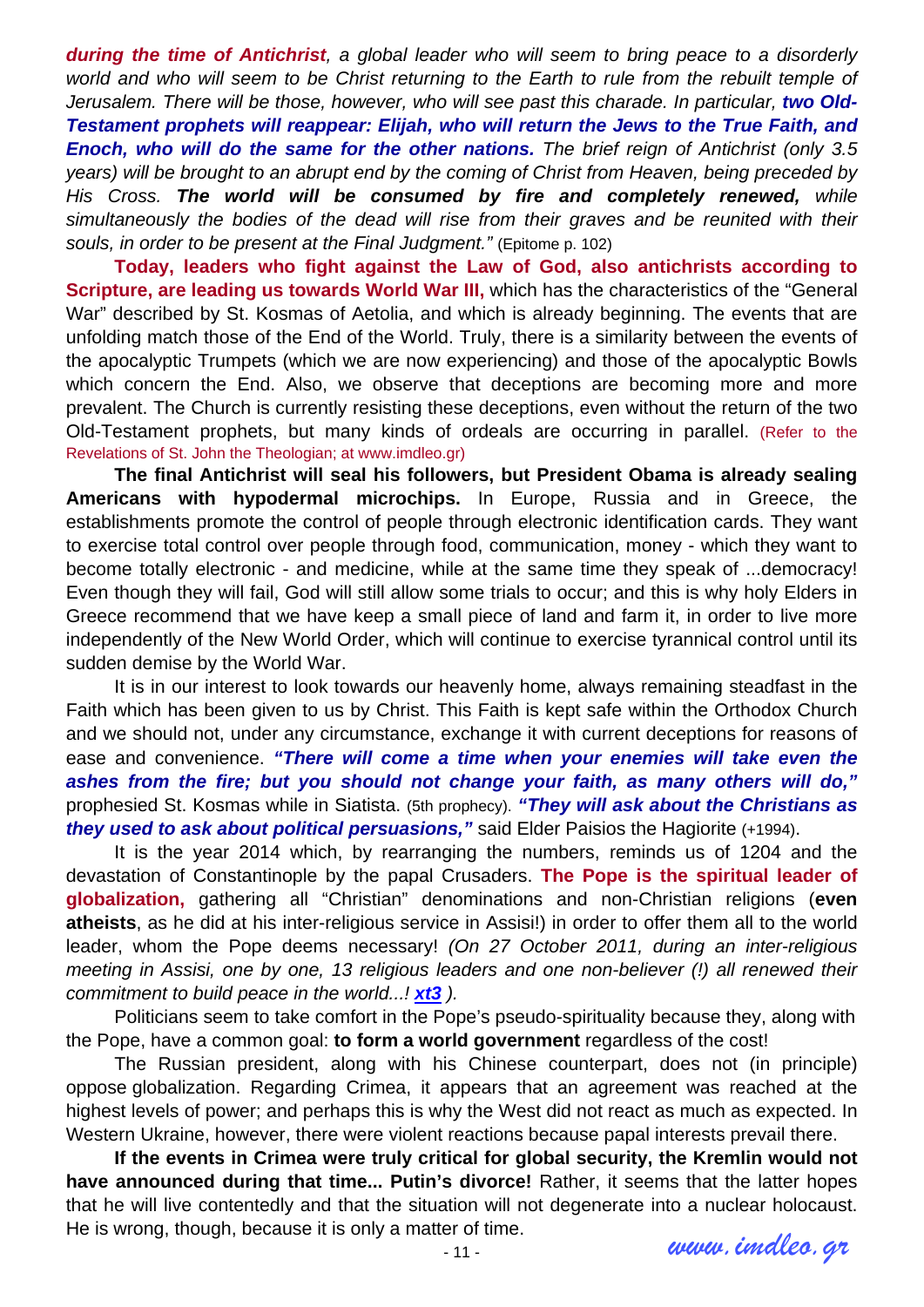That **the Crimean crisis was premeditated** can be seen from the parallel development of the supposed "lost" flight MH370 of Malaysian airlines, for there is still a search operation being conducted... They knew the events behind Crimea and they wanted to exploit them. It is quite likely that there is a conspiracy between American, Russian and Chinese secret services. Because, if they are unable to track a jumbo jet flying at subsonic speeds, how can they convince us that there are ballistic and anti-ballistic systems that can detect missiles much smaller than a jumbo jet and flying at many times the speed of sound?

That which is needed but not realized is **the support of the Greeks in Ukraine** by the Greek government (with a petition to the EU), so that they may be able to repatriate to Greece even though the situation in Greece would not permit them a decent subsistence.

Because "the times are wicked" **let us renew our strength through the Church without fearing what may come.** Because, *"many things will happen. Cities will become shacks."*  (105th prophecy of St. Kosmas of Aeolia)

Let us heed a counsel given by **St. Luke** the Wonderworker (1877-1961), who once was archbishop of Crimea: *"My children, I deeply ask that you put on the armour that God has given you, so that you may be able to face the machinations of the Devil. You cannot imagine how evil he is. We do not war with people but with 'powers and principalities', in other words, the evil demons. Beware!"* 

> *Monk Leontios Dionysiates* Holy Mount - Athos April 28 / May 11, Sunday of the Paralytic (Gospel reading)

*www.imdleo.gr* 

## **Comment:**

 The endnotes are enumerated either with a single number in parentheses or with two numbers for books. The second number refers to the book page. To save time, it is recommended that one downloads the referenced pdf files instead of opening each one in a web browser.

1. Prophecies of **St. Kosmas of Aetolia**:

http://www.imdleo.gr/diaf/files/english/St\_Kosmas/St. Kosmas\_pro.html (in English). www.imdleo.gr/diaf/files/proph/1\_prophecies\_parts/02\_AgKosmas.pdf (in Greek).

2. Epitome by LMD pp. 222-224:

www.imdleo.gr/diaf/files/proph/2\_epitomos\_parts/26\_prof\_me\_leptom.pdf (in Greek).

3. An old prophecy according to which, as legend has it, it was upon the tomb of St. Constantine the Great. See the 1st volume of prophecies, pp. 63-66, an excerpt from the book by Elder Joseph of Vatopedi Monastery "Concerning the End of the World and Antichrist" (in Greek): www.imdleo.gr/diaf/files/proph/1\_prophecies\_parts/09a\_peri\_Syntelias\_gIwsif.pdf

4. More in the 4th volume of the interpretation to Revelations (in Greek), by LMD: www.imdleo.gr/apocalypse/apocalypse\_d.pdf

5. In agreement with the prophecies of Russian startsi (elders, in Greek): www.imdleo.gr/diaf/2010/01/3rd\_Rome.pdf

6. Commentary on the Book of Revelations by Patriarch Anthimos of Jerusalem (Z-27). More in the 7th volume of the interpretation to the Revelations by LMD, (in Greek). http://www.imdleo.gr/apocalypse/apocalypse\_g.pdf

7. Since mass apostasy from the Law of God strengthens the Devil, another name for him is ant-lion, according to St. Nikodemos the Hagiorite. See more in the preceding link.

8. The events before the final Antichrist, which are characterized by the pouring of the Bowls of the Apocalypse, are similar to those of the apocalyptic Trumpets which we are living now, before World War III. These destructions also have a mathematical proportion! This